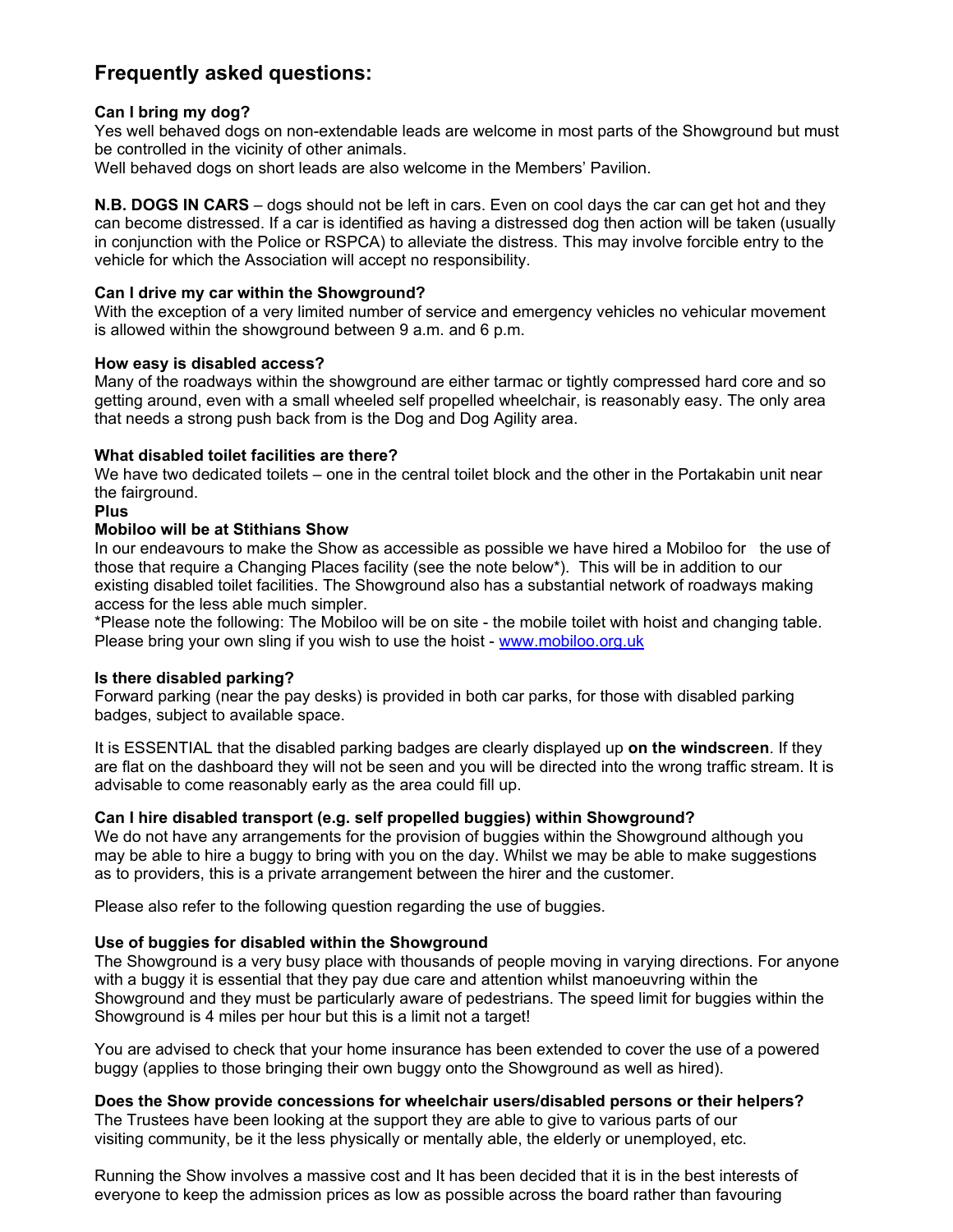particular sectors. For this reason there will be no concessions for admission other than children.

#### **Do you provide free buses?**

The Association provides a number of free buses covering routes from Truro, Helston, Falmouth, Camborne & Redruth. Details can be found here https://stithians.show/getting-to-the-show and are usually published in the West Briton on the Thursday before Show. Tickets for entry to the Show will be available from the drivers and will save users from queuing at the pay desks on arrival.

#### **Is there a service bus near the Showground?**

Service buses stop near the amin entrance if requested. For information visit https://bustimes.org/localities/stithians

#### **Can I reserve ringside area or disabled parking?**

No. Reservations are not accepted. Each operates on a first come, first served basis. We are unable to estimate the latest time of availability as it depends on a number of factors.

The ringside area admission does not guarantee a direct view of a ring as some spaces are against the rear hedge.

#### **What are the admission charges for the Show?**

For 2022 they are £15 for adults and £5 for children (5 – 16). Under-fives are free. Family ticket (2 +2) £35. After 3 p.m. admission is half price and after 4 p.m. it is free. Credit and debit cards are now accepted as well as cash. To buy your tickets in advance visit https://stithians.show/ticketing

## **Evening Concert**

£7 for all classes. Cash only.

#### **Will I be able to get food at the Show?**

We are pleased to say that we will have the usual broad range of catering available across our food courts, bars and Taste of Cornwall eat on the day stands.

Regrettably the Farmers' Kitchen will not be offering breakfasts this year. There will be a variety of stands offering bacon rolls and so forth so you won't go hungry!

The Show Luncheon will only be available to Members, judges and officials and tickets must be bought in advance via the Membership Shop. There will be no "on the day" sales as in previous years. This change is needed to give certainty of numbers to the caterer and to avoid food wastage. The luncheon cost is  $£21$ per person.

To become a member and purchase luncheon tickets please click here

The Farmers' Kitchen will be offering cream teas in the afternoon and this is open to all.

## **What are the benefits of being a Member of the Stithians Agricultural Association Limited?**

Firstly and most importantly Membership gives the Member a right to attend general meetings and be involved in the ongoing management of the Show. Secondly as a Member you have free access to the Show on Show Day and will be entitled to forward parking when displaying the appropriate pass, up until 11 a.m. and subject to space being available. Members also have use of the pavilion at the head of the main ring. Members receive two newsletters each year.

For more information on membership please see https://stithians.show/membership

## **Lost & Found property**

Found property should be taken to the Secretary's Office in the centre of the Showground (near the roundabout). Found property will be held for a period of time after the Show but will be disposed of if no claim is made. In the case of perishable goods these will be destroyed as soon as necessary.

Lost property should be reported to the Secretary's Office.

#### **Lost people & found children, etc.**

N.B. We do not have a loudspeaker system that covers the whole of the Showground.

Wrist bands on which a mobile number may be written are available free of charge from the catalogue